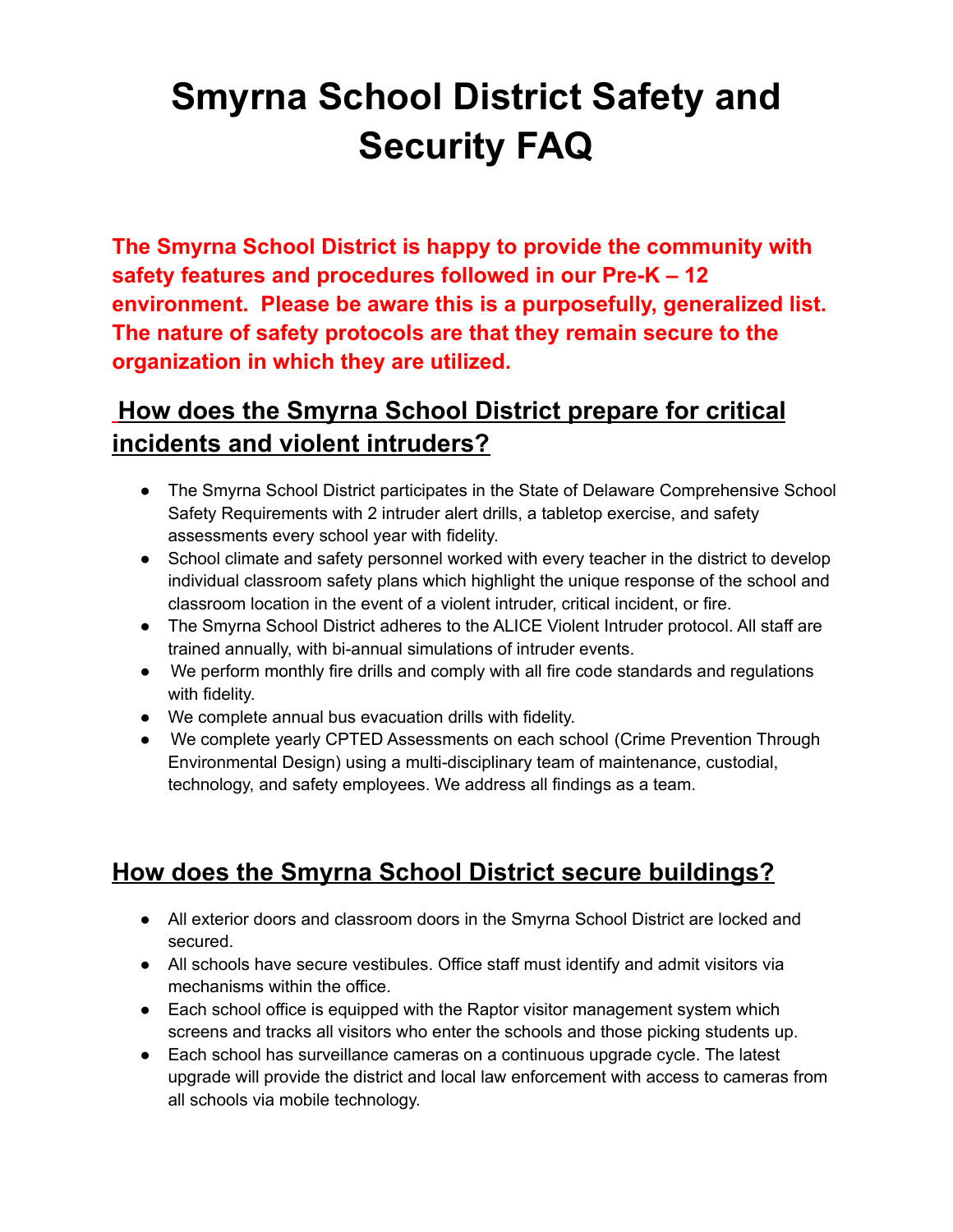## **Smyrna School District Safety and Security FAQ**

- Every school is equipped with a Panic Alert System with voice messaging capability. When a panic system is activated via the panic buttons, a voice message alerts continuously that an intruder is in the building and to get to safety.
- We use the Cell Phone Panic Application SchoolGuard that notifies all users including those on and off duty law enforcement within a five mile radius of an intruder alert.
- All required new construction will be fitted with secured vestibules outfitted with ballistic resistant materials and an external visitor screener.

## **What human resources has the Smyrna School District provided to maintain safety and security measures?**

- We have created the Safety Specialist position in our district. We currently have two Safety Specialists who help to maintain safety standards throughout our K-6 schools.
- We have three School Resource Officers (SRO) in our district: Two Smyrna Police Officers and one Clayton Police Officer.
- We have added additional SRO and staff support to the Smyrna High School.

#### **How are staff prepared for emergency events?**

The Smyrna School District adheres to the ALICE Violent Intruder protocol. All staff are trained annually, with bi-annual simulation of intruder events. Staff also receive coaching as it pertains to their Individual Classroom Safety plans. We train our staff on the SchoolGuard cell phone application prior to them receiving the app. Critical incidents are also addressed in a tabletop exercise.

#### **How are drills incorporated within the schools?**

Our district completes two intruder alert drills, monthly fire drills, and one tabletop exercise every school year in each of our buildings.